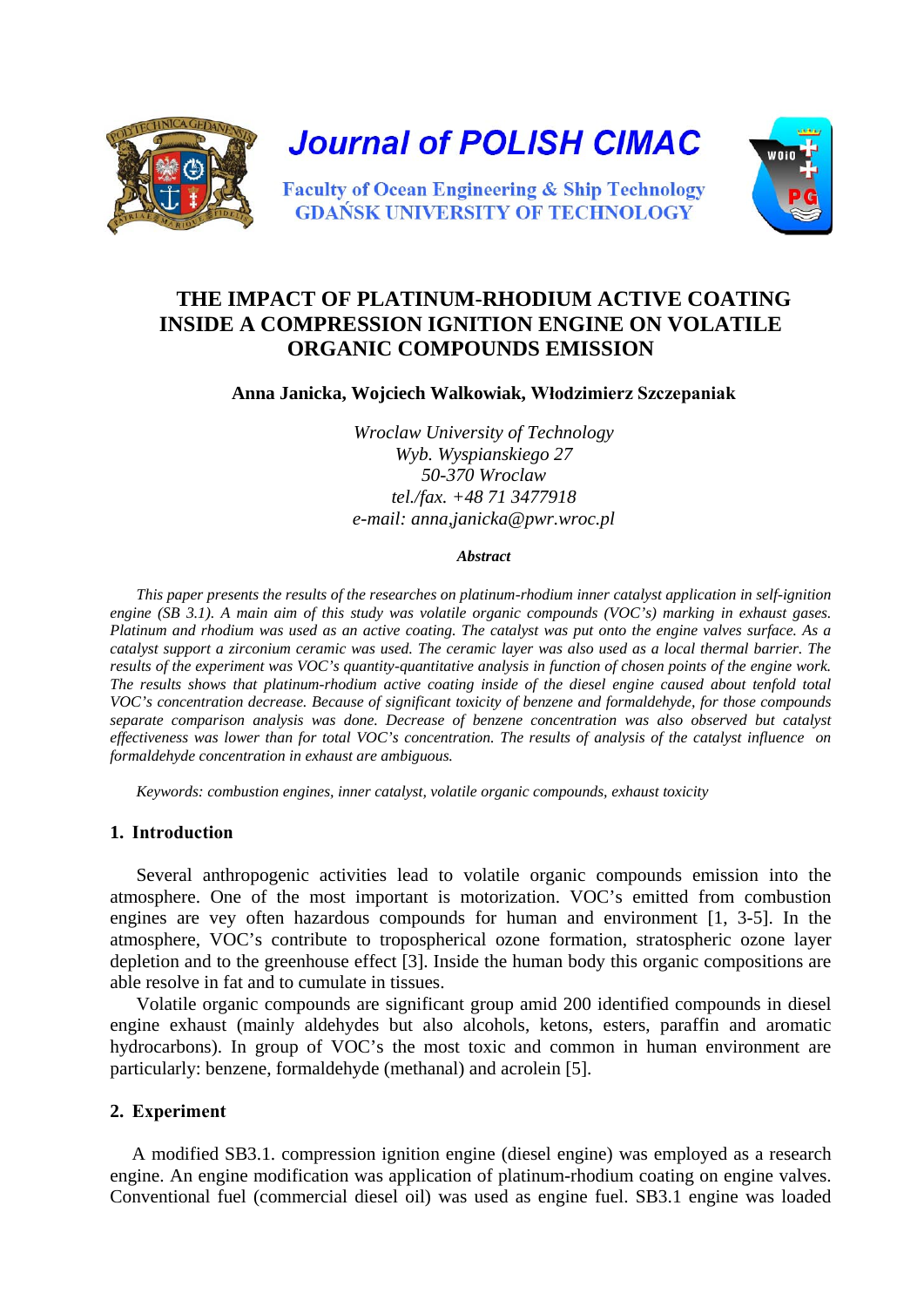with Hennan-Froude engine break. The most characteristic points of functional engine work (rotation speeds and loads) was chosen in experiment: 1200 r.p.m., engine loads: 5 Nm, 10 Nm, 20 Nm, 30 Nm and 1600 r.p.m., engine loads: 10 Nm, 20 Nm, 30 Nm (it was not possible to stabilize engine work for 5 and 30 Nm in initial conditions and 5 Nm when engine working with catalyst on the engine valves).

An engine modification was based on application of platinum-rhodium active coating on surface of the engine valves. Zirconium ceramic was used as a catalyst support.

A scheme of research work stand – engine test house – is presented in the figure 1.



*Fig. 1. Research workstand: engine test house. 1 – engine with a break, 2 – fuel reservoir, 3 – NO, CO and smoke level analyzers, 4 –formaldehyde absorber, 5 – tube with active coal, 6 – exhaust gases uptake system, 7 – engine control system*

VOC's samples were up-taken by tubes with active coal (ex. prepared). Formaldehyde was up-taken by special absorption bulb with distilled water. The analysis was done according to polish standard: PN – EN ISO 16017-1: 2006. The laboratory analysis contains two analytic methods: colorimethry (formaldehyde marking according to directive PN-71/C-04539) and chromatography. Carbone disulfide  $(CS_2)$  was used for VOC's extraction from active coal. Gas chromatograph Hewlett-Packard 5890 with FID detector and capillary column (HP-5, 30 m, 0,53 mm) was used for quantity and quality analysis. The chromatography conditions were: column temperature (110 ºC), dozers (150 ºC) and detectors (250 ºC).

#### **3. Results and discussion**

The results of the experiment was VOC's quantity-quantitative analysis in function of chosen points of the engine work.

The VOC's concentration, mg/dm<sup>3</sup>, during engine work without catalytic coating application on engine valves is presented in table 1.

*Tab. 1. Volatile Organic Compounds concentration in SB 3.1 engine gases. Initial conditions (engine without catalyst). Benzene and formaldehyde concentration is presented also separately because of its separate analysis in function of chosen points of engine work*

| Engine speed      | $1200$ , r.p.m.             |       |       |       | $1600$ , r.p.m. |       |  |
|-------------------|-----------------------------|-------|-------|-------|-----------------|-------|--|
| Engine load, Nm   |                             |       | 20    | 30    |                 | 20    |  |
| VOC's groupe name | Concentration, $mg/dm^{3*}$ |       |       |       |                 |       |  |
| Aldehydes         | 0.042                       | 0.059 | 0.061 | 0.061 | 0.059           | 0.086 |  |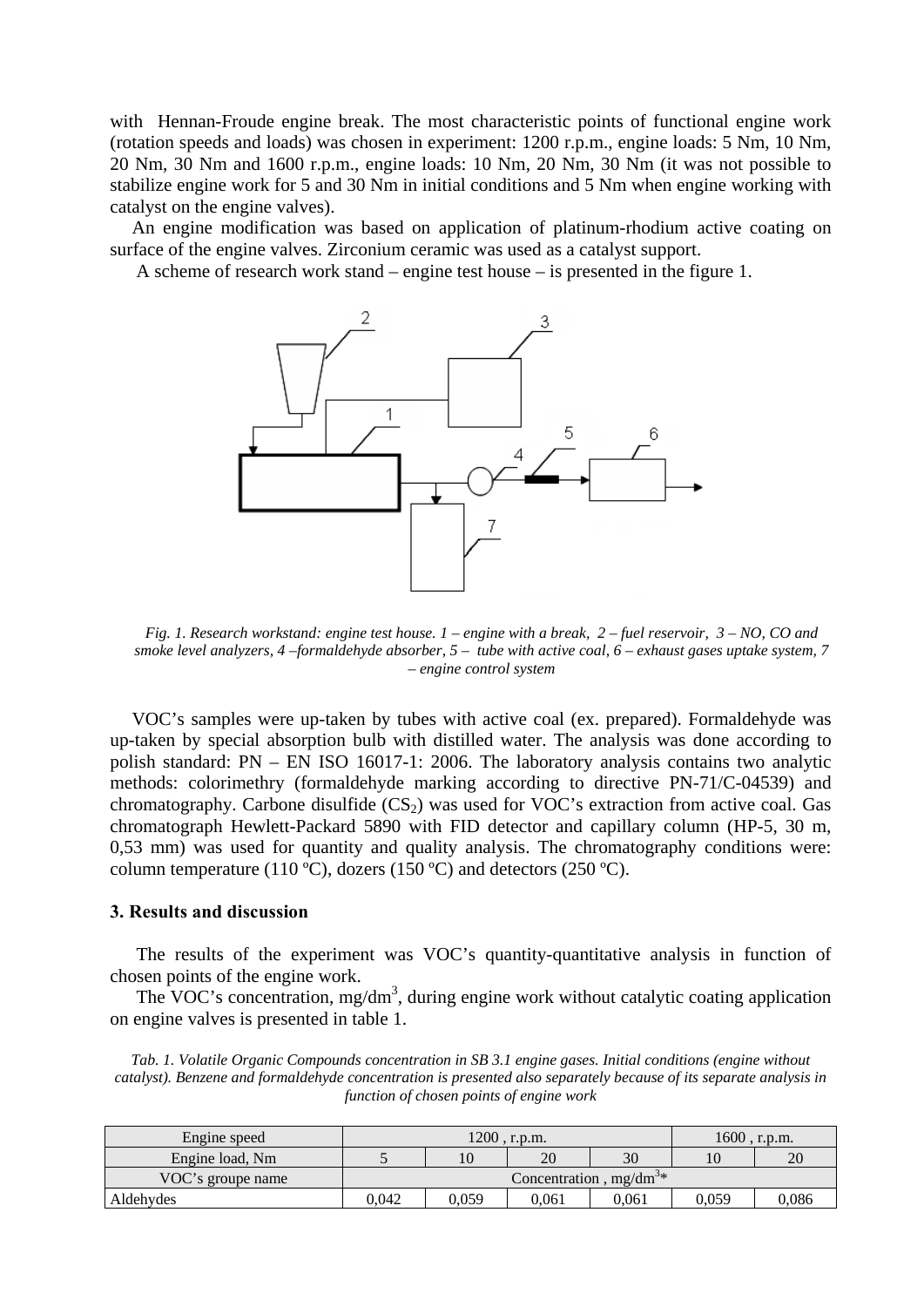| Alcoholes             | 0.0066   | 0.0064   | 0.0054  | 0.0051 | 0.0066 | 0,0058   |
|-----------------------|----------|----------|---------|--------|--------|----------|
| Ketons                | $n.d.**$ | $n.d.**$ | 0.0075  | 0.0009 | 0.015  | $n.d.**$ |
| Aromatic hydrocarbons | 0.0027   | 0.0034   | 0.0052  | 0.010  | 0.0060 | 0.0064   |
| Praffin hydrocarbons  | $n.d**$  | $n.d.**$ | 0,00028 | 0.0045 | 0.0049 | 0.0044   |
| Total VOC's           | 0.051    | 0.069    | 0.080   | 0.081  | 0.091  | 0.10     |
| Benzene               | 0.0014   | 0.0022   | 0,0015  | 0.0028 | 0.0012 | 0,0018   |
| Formaldehyde          | 0.0032   | 0.0039   | 0.0043  | 0.0044 | 0.0040 | 0.010    |

\* the total method relative error is estimated on 20 % level

\*\* non detected

Total VOC's concentration is presented on figure 2. It is shown that with engine speed and engine load also volatile compounds emission is rising.



*Fig. 2. Total VOC's concentration in SB 3.1 engine gases (initial conditions – engine without catalyst)* 

On following figures benzene (figure 3) and formaldehyde (figure 4) concentrations in function of engine work is shown.



*Fig. 3. Benzene concentration in SB 3.1 exhausts (initial conditions – engine without catalyst)* 

The lowest benzene concentration  $(0,0016 \text{ mg/dm}^3)$  was observed when engine was working with 10 Nm load and higher rotational speed and the highest concentration  $(0.0028 \text{ mg/dm}^3)$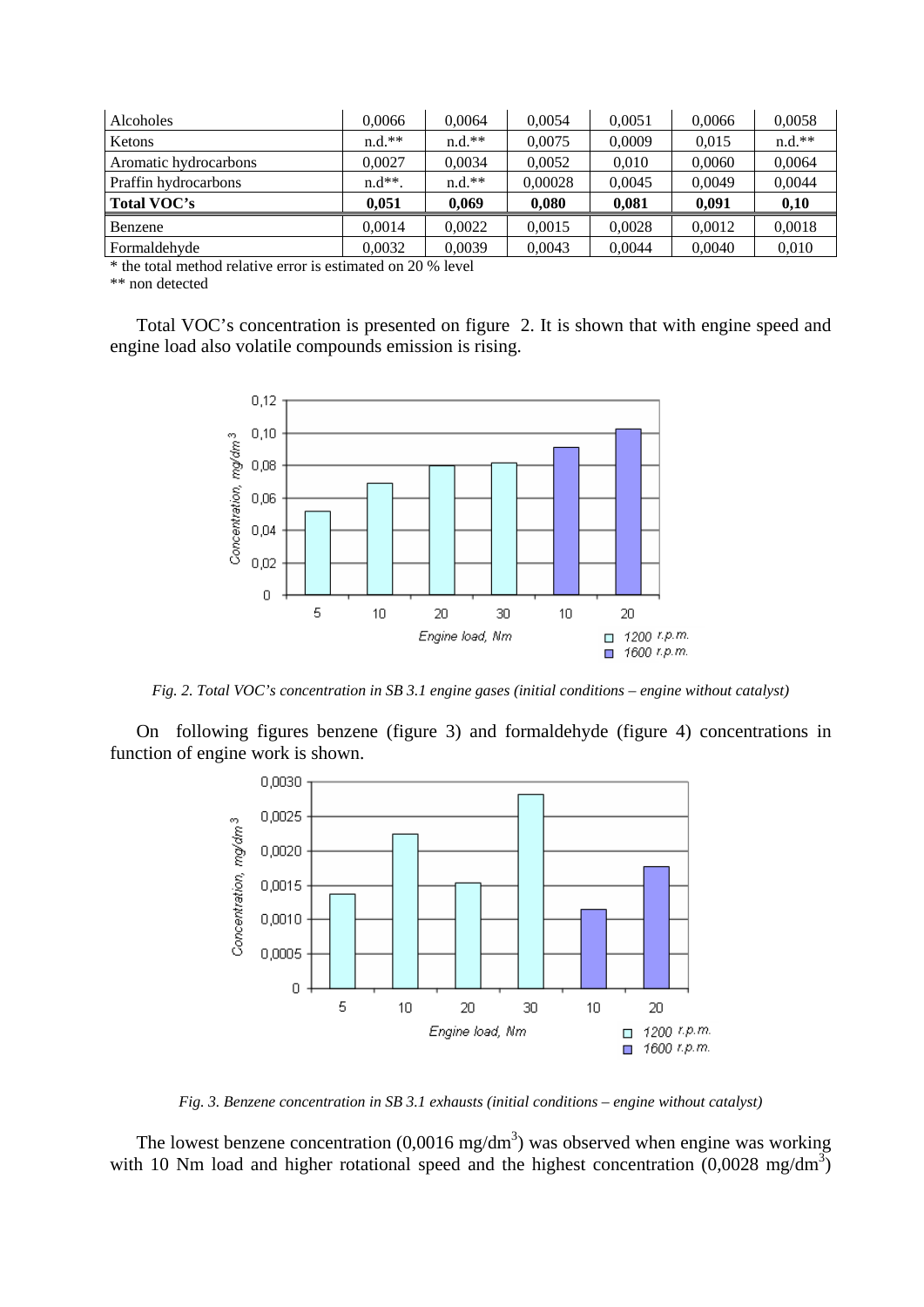was detected for lower rotational speed and engine load 30 Nm. Benzene emission seems to rise proportional to engine load for both engine speeds but the results are ambiguous.



*Fig. 4. Formaldehyde concentration in SB 3.1 exhausts (initial conditions – engine without catalyst)*

In case of formaldehyde, insignificant concentration increase with engine load was observed when engine was working with lower engine speed. When engine was working with 1600 r.p.m. concentration of this compound rise rapidly (over 250 %) when engine load increase from 10 Nm to 20 Nm.

The results of VOC's analysis for the engine with platinum-rhodium active coaling on the engine valves are presented in table 2.

*Tab. 2. Volatile Organic Compounds concentration in SB 3.1 engine . Engine without catalyst (Pt/Rh active coating on the engine valves surface). Benzene and formaldehyde concentration is presented also separately because of its separate analysis in function of chosen points of engine work*

| Engine speed          | $1200$ , r.p.m.           |         |         | $1600$ , r.p.m. |          |          |          |
|-----------------------|---------------------------|---------|---------|-----------------|----------|----------|----------|
| Engine load, Nm       | 5                         | 10      | 20      | 30              | 10       | 20       | 30       |
| VOC's groupe name     | Concentration, $mg/dm^3*$ |         |         |                 |          |          |          |
| Aldehydes             | 0,00058                   | 0,00202 | 0,00535 | 0,07085         | 0,00579  | 0,02904  | 0,01888  |
| Alcoholes             | 0,00346                   | 0,00153 | 0,00175 | 0,00089         | 0,00102  | 0,00142  | 0,00061  |
| Ketons                | $n.d.**$                  | 0,00086 | 0,00048 | 0,00068         | $n.d.**$ | $n.d.**$ | $n.d.**$ |
| Aromatic hydrocarbons | 0,00127                   | 0,00292 | 0,00137 | 0,00198         | 0,00208  | 0,00662  | 0,00114  |
| Praffin hydrocarbons  | 0,00028                   | 0,00067 | 0,00031 | 0,00079         | $n.d.**$ | 0,00025  | 0,00021  |
| Total VOC's           | 0,006                     | 0,008   | 0,009   | 0,075           | 0,009    | 0,037    | 0,021    |
| Benzene               | 0,00095                   | 0,00208 | 0,00096 | 0,00150         | 0,00085  | 0,00110  | 0,00114  |
| Formaldehyde          | $n.d.**$                  | 0.00060 | 0,00500 | 0,00934         | 0,00320  | 0.02540  | 0,01660  |

\* the total method relative error is estimated on 20 % level

\*\* non detected

Total volatile organic compounds concentration in this condition of engine work (figure 5) seems to be on similar level (about  $0.007 \text{ mg/dm}^3$ ) for first three engine loads (engine speed 1200 r.p.m.). When engine worked with load 30 Nm total VOC's concentration increased tenfold. It is correlated with tenfold increase of aldehydes concentration in exhausts.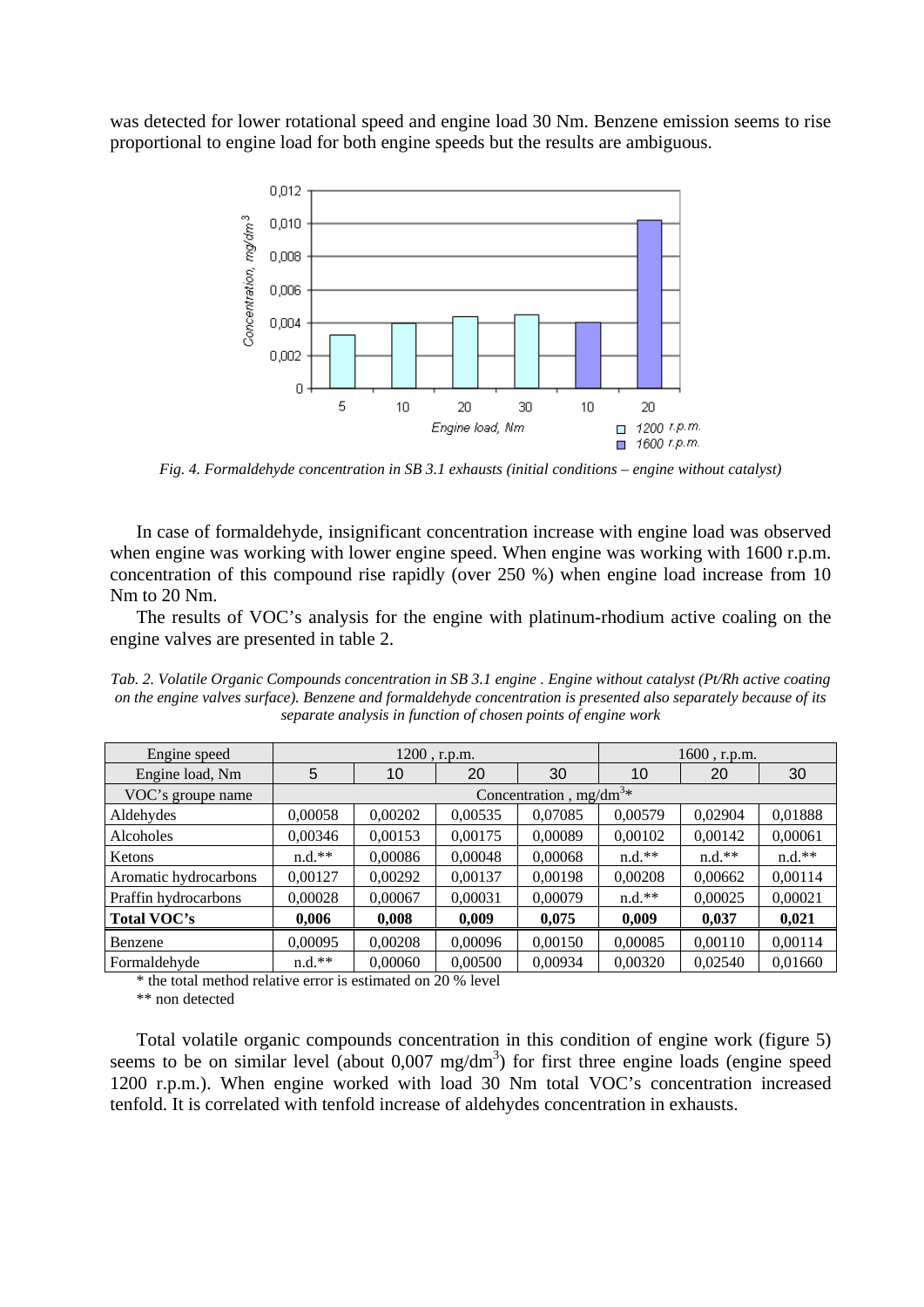

*Fig. 5. Total VOC's concentration in SB 3.1 exhaust gases (engine with catalyst)* 

Benzene concentration in exhausts in engine load function is presented on figure 6.



*Fig. 6. Benzene concentration in SB 3.1 exhausts (engine with catalyst)*

Lower benzene concentration was observed when engine was working with higher engine speed. Despite the fact that benzene concentration for 1600 r.p.m. was lower than for 1200 r.p.m. it was increasing with engine load. When engine was working with 1200 r.p.m. benzene concentration was changing rapidly and without unambiguous trend.

On figure 7 formaldehyde concentration in engine load function is presented.



*Fig. 7. Formaldehyde concentration in SB 3.1 exhausts (engine with catalyst)*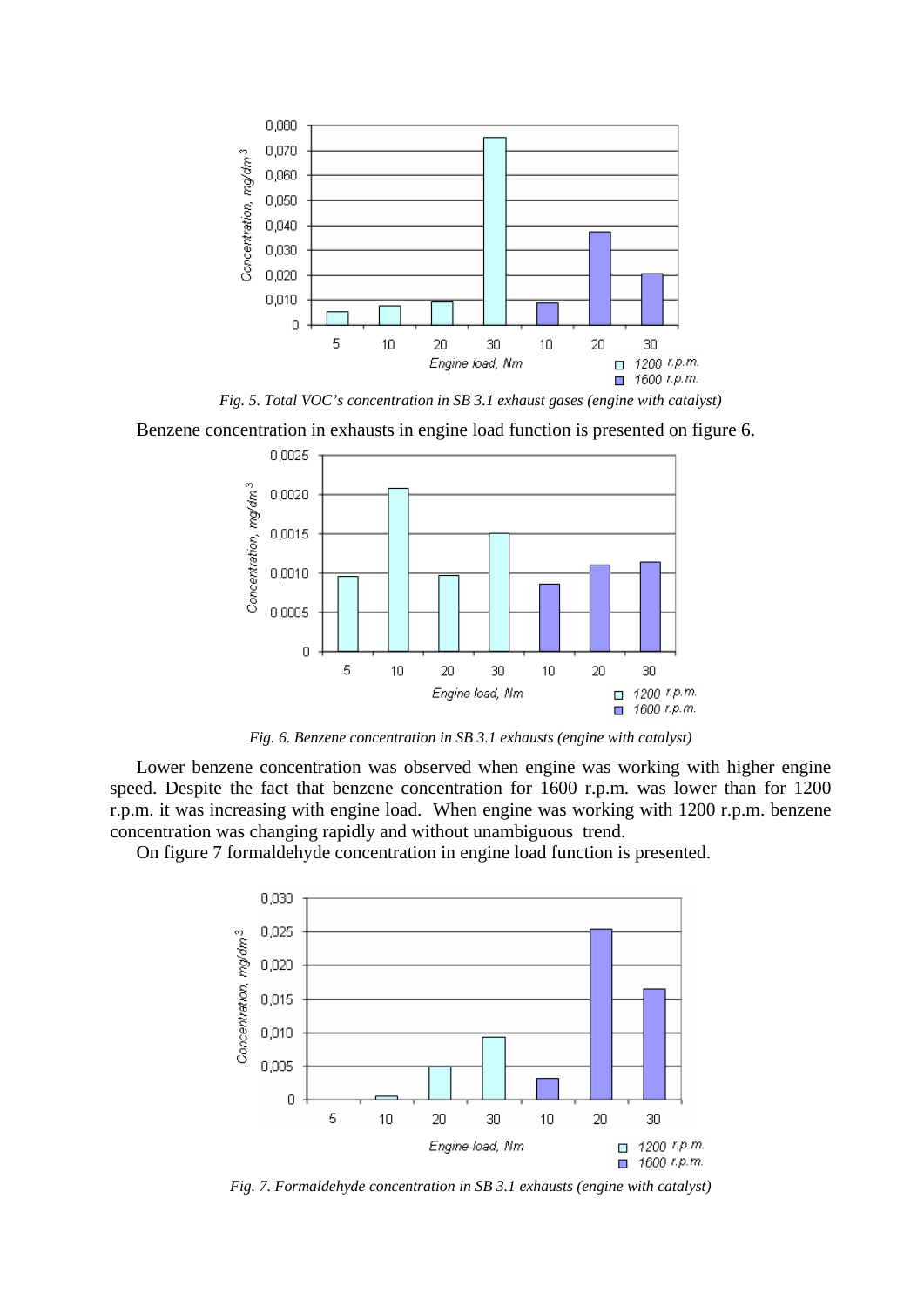For engine speed 1200 r.p.m. formaldehyde concentration was significant increasing with engine load. When engine was working with higher rotational speed concentration increasing in engine load function was also observed but the highest concentration was detected when engine worked with 20 Nm load.

For effectiveness estimation of active coating application inside diesel engine a comparison total VOC's concentration in engine exhaust gases in both conditions (engine with and without catalyst) was done (figure 8).



*Fig. 8. Comparison of total VOC's concentration in exhausts for both condition: engine with and without catalyst in function of engine work*

Platinum-rhodium active coating inside of the diesel engine caused about tenfold total VOC's concentration decrease. Because of significant toxicity of benzene and formaldehyde for those compounds separate comparison analysis was done.

On figure 8 benzene concentration for both conditions of engine work in function of engine work is presented. Decrease of benzene concentration when engine was working with catalyst is observed in every point of engine work but catalyst effectiveness is lower than for total VOC's concentration (figure 9).



*Fig. 9. Comparison of benzene concentration in exhausts for both condition: engine with and without catalyst in function of engine work*